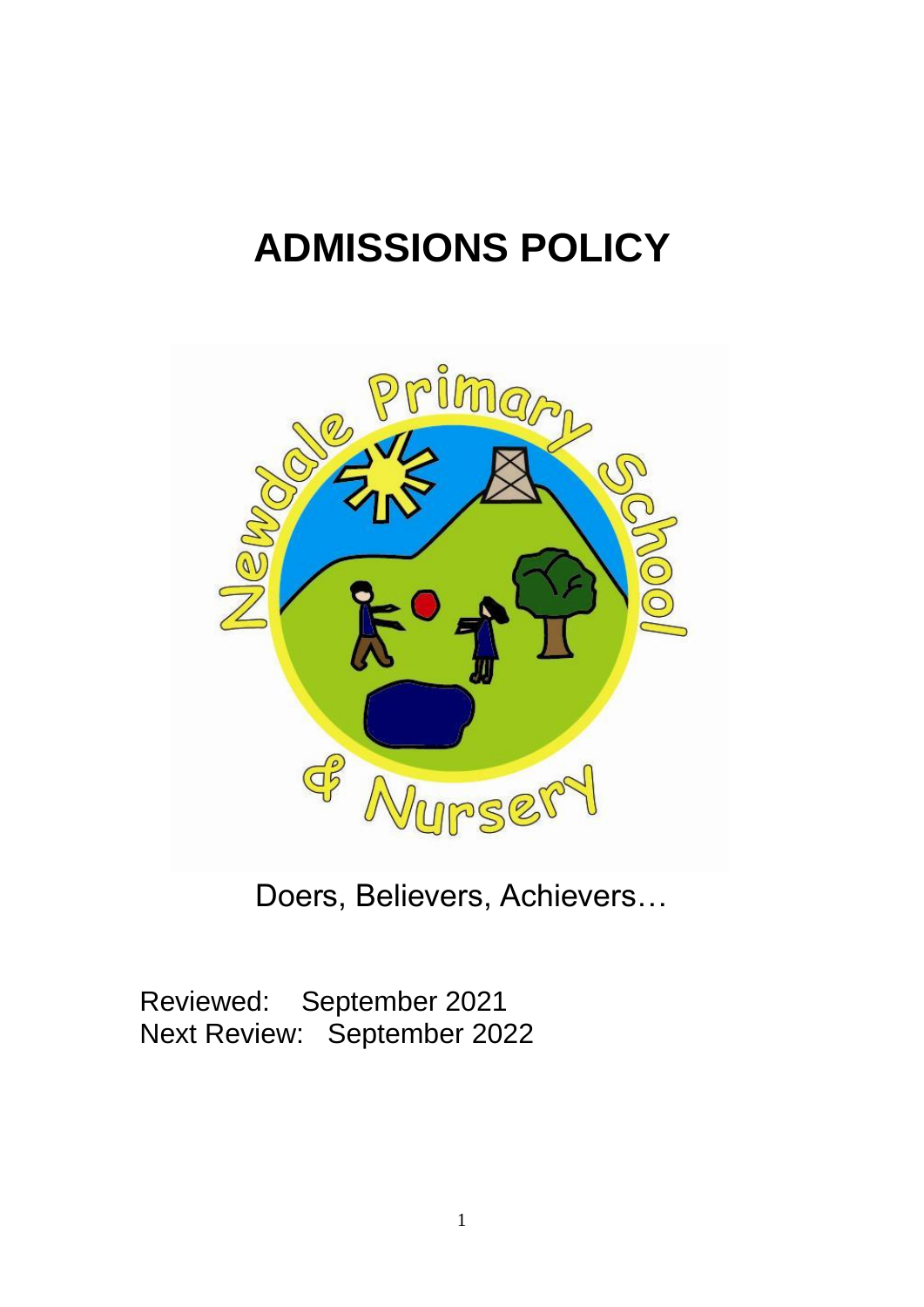## **1 Introduction**

**1.1** Our Governing Body applies the regulations on admissions fairly and equally to all those who wish to attend this school. The School Standards and Framework Act 1998 introduced a new framework for school admissions as of September 2021. Our Admissions policy conforms to the regulations that are set out in that Act and are further explained in the statutory School Admissions Code September 2021 and the statutory Schools Admission Appeals Code February 2012.

# **2 Aims**

**2.1** We seek to be an inclusive school, welcoming children from all backgrounds and abilities.

**2.2** All applications will be treated on merit and in a sensitive manner.

**2.3** The only restriction we place on entry is that of number. If the number of children applying for entry exceeds the places available, we adopt the procedure set out below to determine whether a child is to be accepted or not. It is our wish for parents to find a place for their child at the school of their choice. However, this is not always possible due to excess demand on the places available.

**2.4** A child's level of ability is irrelevant to this school's admissions policy, as are any special needs the child may have.

# **3 How parents can apply for their child to be admitted to our School**

**3.1** Our school is a community school and it determines the admission arrangements in agreement with the LA. The Admissions Authority for our school is therefore the LA which publishes its entry regulations every year. Parents can receive a copy of these regulations directly from the LA.

**3.2** The LA's annual admissions prospectus informs parents how to apply for a place at the school of their choice. Parents have a right to express their preference but this does not in itself guarantee a place at that particular school. To apply for a school place Parents/Carers will need to register via the Telford & Wrekin Council Website. Parents will be notified of their child's Reception place the following April via email.

**3.3** In Telford & Wrekin, there is one admission date per year – September.

## **4 Admission appeals – for entry during the academic year**

**4.1** If a child is not offered a place at our school, this will be because to do so would prejudice the education of other children by allowing the number of children in the school to increase too much. Governors have agreed that the admission number school for Newdale Primary School and Nursery is 60.

**4.2** If parents wish to appeal against a decision to refuse entry they can do so by applying to the LA. An independent panel considers all such appeals, and its decision is binding for all parties concerned. If the appeals panel decides that we should admit